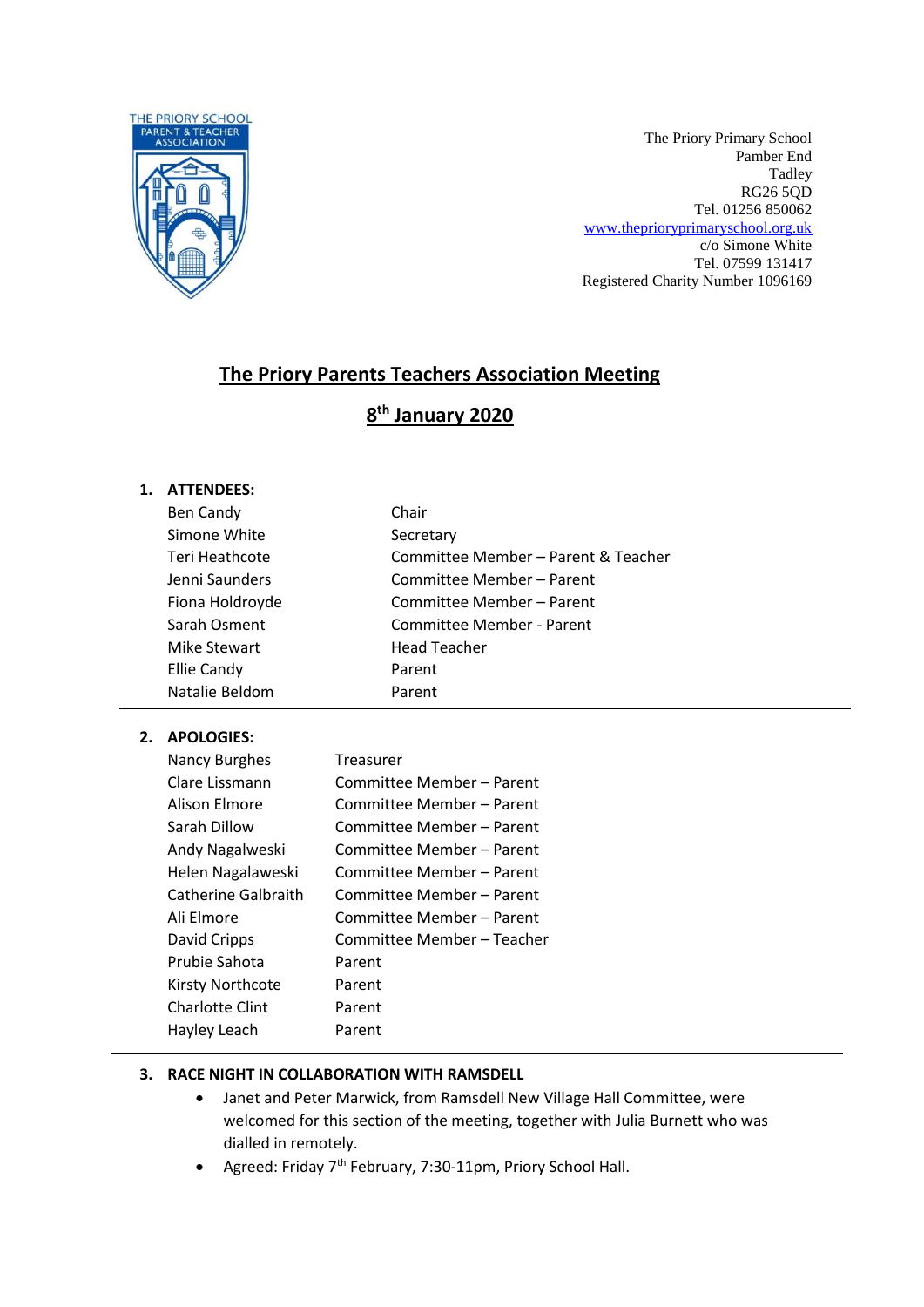- £5 ticket to include food (Priory to sell in advance)
- Bar serving drinks all evening (Priory to own)
- Raffle with tickets for sale on the evening only (Priory & Ramsdell to seek prizes)
- Racing/Tote (Ramsdell to own)
	- o 8 races including the final Championship race / 50p per tote / £5 to own a Jockey
	- o Winnings from each race to be split 50/50 between race winners & event fund pot. Rosette for each jockey placed  $1^{st}$ ,  $2^{nd}$  &  $3^{rd}$ . Sash for overall Championship winner.
- Charlie Holroyde to compere
- Profits to be split 50/50 between Ramsdell & the Priory.

## **4. AGREEMENT OF PREVIOUS MINUTES**

The minutes from the PTA meeting held on 16<sup>st</sup> October 2019 were agreed as accurate by the committee and signed by the chair.

# **5. MATTERS ARISING FROM PREVIOUS MINUTES**

- School branded uniform is very expensive
	- o Review of school uniform including current selling price and mark up. Action: Nikki + uniform working party
	- $\circ$  Review cost & quality of the school jumpers & cardigans. Action: Nikki + uniform working party
	- $\circ$  Sale of second hand uniform to be pushed & reviewed in conjuction with new uniform. Action: Emily Sykes + uniform working party
- Committee to consider how to encourage and receive ideas of fundraising from parents/carers (Suggestion box, Comms through Class Reps, Online suggestions through dedication website/questionnaire). Action: Ben/Simone
- Funding Grants4schools has been set up & Greenham Common to be investigated along with any others. Action: Fi to investigate criteria for each potential funder and report back to agree which funds we would like to access.
- Coffee Mornings these attracted a few new YR parents which was the intention. It was suggested that pre-pickup may be a better time of day. Action: Simone to arrange a prepick up coffee afternoon each half term.
- Local primary schools PTA networking/ideas sharing get together Simone advised that she had received a very positive response from local schools with Ashford Hill, Sherborne Saint John, Silchester, Bramley, Kingsclere, Tadley School and Bishopswood all confirmed they would be interested in attending this. Awaiting a contact for Burnham Copse. Mr Stewart confirmed that he would be delighted for this to take place at the Priory & asked to express the school's interest for organising jointly any hubs for school high level training (for example Chris Quiggle). Action: Simone to set a date & organise at The Priory.

## **6. TREASURERS REPORT**

- Simone presented the Treasurers Report on behalf of, and prepared by, Nancy who was unable to attend (attached).
- Highlights: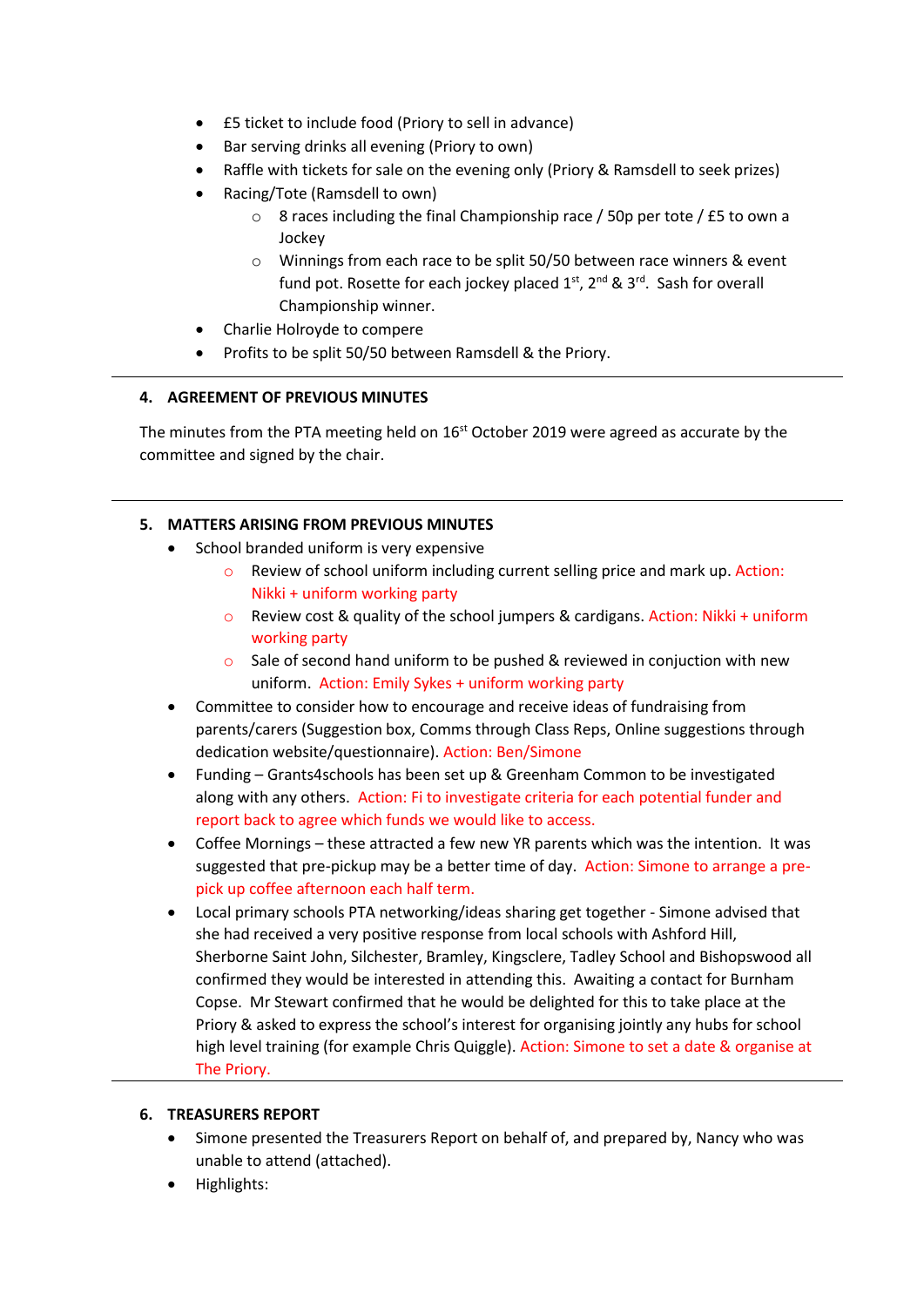- o £5,600 raised at the Christmas Bazaar.
- o £34,800 Total PTA Funds in Bank Account & cash (includes £24,000 committed for items to school).
- o £8,900 Available funds for school spending.
- Some options were discussed which would enable the funds available to school to be immediately increased to up to £15,000, if this was deemed favourable by school. This increased availability of funds could be achieved by reconsidering, and then releasing, funds which have previously been agreed to be ring-fenced during the previous academic year & beyond which may no longer be priority. Items which could release funds include: Garden Project funds (agreed pre BUPA funding but still ring-fenced), Books, Laptops, Outstanding school trip money 18/19 & decreasing the PTA's contingency on school trips for 19/20 in line with the schools forecast. Action: Mr Stewart to discuss ring-fenced items with Maxine & advise.
- Nancy will happily go through the Treasurers Report with anyone who wishes to.

# **7. FUNDING FOR KEY SCHOOL PROJECTS**

## **LIBRARY (In Progress, £10K PTA funding previously agreed)**

- o Mr Stewart updated the committee on the library progress, advising that library reconfiguration, decoration and kit out with furnishings will commence during the February half term week (total cost of £8K). Mr Stewart presented the chosen library design which is to be mobile in order to future-proof (also cheaper as well as most aesthetically favourable).
- o The remaining £2K committed by the PTA will be used to purchase new books.
- o Mrs Lissmann kindly donated a computer for library use.
- o The new library will be for use by the whole school.
- o Mr Stewart advised that he is looking to have a member of the school's community come in to school to help organise the books, promote reading and generally manage the library on a voluntary basis. This only needs to be a couple of hours per week. School will try to arrange for the volunteer to work with a member of the school's library service to get a really good idea on how to create an inclusive and engaging library provision. Action: All – contact the school office if you are, or know of anyone, interested (DBS clearance would be required & can be arranged by the school).
- $\circ$  Ben advised that local libraries usually offer a free service to sort/make recommendations on your library layout. It was also mentioned that it might be prudent to contact Mrs Eatwell (a previous member of the Priory teaching team) at Tadley Library to see if she could help in any way.
- **CLASS SUITE OF iPADS (PTA previously agreed for this to be the next project to fund. No funding amount agreed as yet but guestimated to be in the region of £15,000)**
	- o Apple laptops for teachers have already been purchased using school funds and are being utilised.
	- $\circ$  Mr Stewart advised that the next stage would be to buy a bank of 28 iPads (or similar) in order to kit out a class at any one time. In addition to this, kit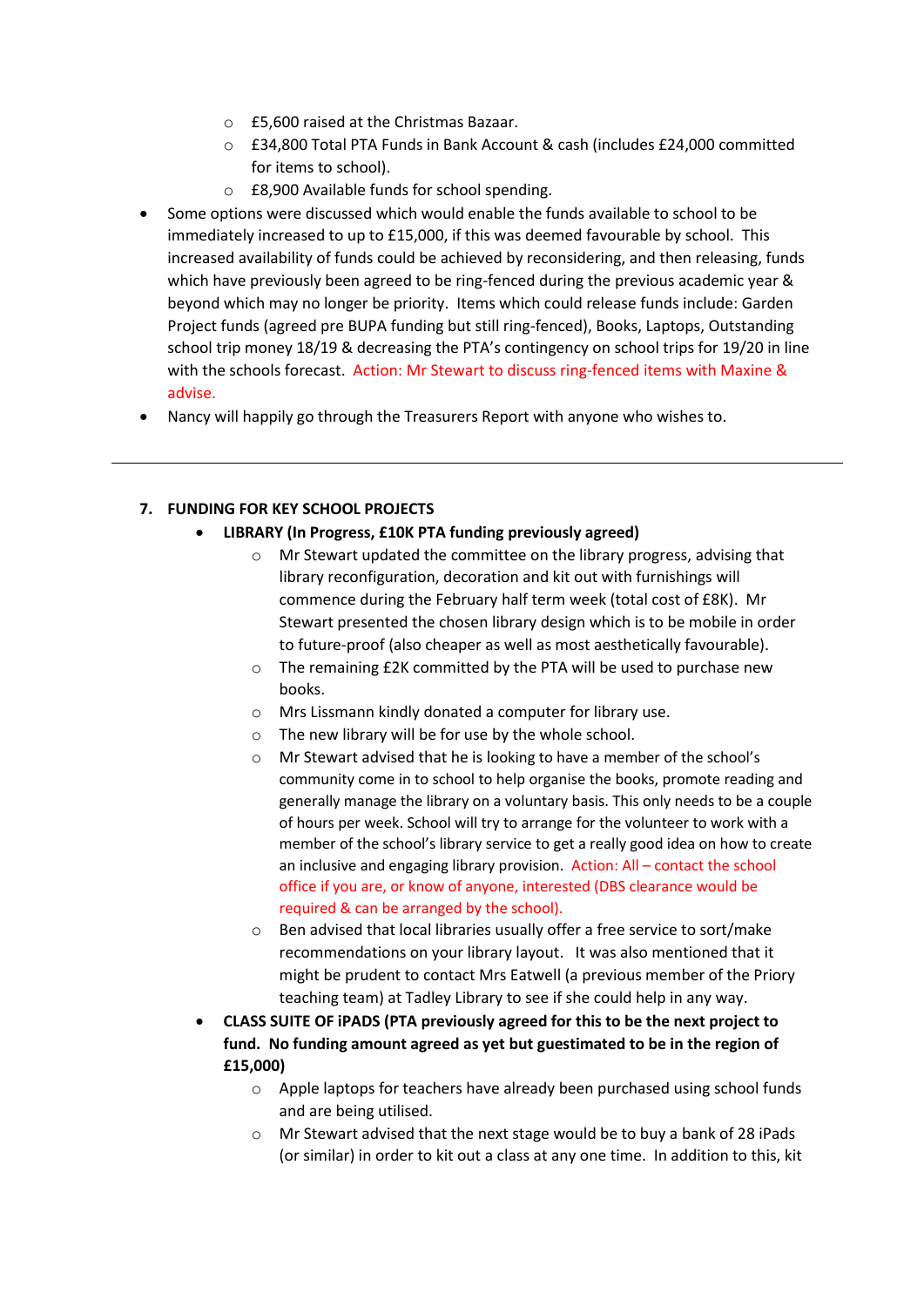would be required in order for the iPads to link to the network and allow multi downloads to the devises, etc. Action: Mr Stewart to advise of cost.

■ Ben advised of educational discount on the apple website & has started conversations. Action: Ben to pass details onto Mr Stewart.

### **GROUNDS DAY (March)**

 $\circ$  Mr. Henry, is planning a Priory Grounds Day where we will encourage as many parent volunteers to give up one day to help develop the outside environment (at first focusing on the back-playground area). Action: All - if anyone knows any parents with a background in landscaping, or architecture and would be interested in helping shape the school environment, please let the school office know.

#### **BACK PLAYGROUND RE-VAMP**

 $\circ$  Mr Stewart advised that, following the class suite of ipads, this is likely to be the next big project he would like the PTA to support. Action: Fi to look into any accessible 'big' funding for this, including Greenham Common

#### **IMAGINARIUM SENSORY ROOM**

o As previously discussed, transformation of the Immaginarium to a fully kitted out sensory room.

#### **8. CHRISTMAS BAZAAR DE-BRIEF**

- £5,600 raised! A huge well done to all involved. Jenni expressed an especially big thank you to Prubie for her excellent efforts in securing £1,400 in business sponsors.
- Deemed a huge success as a lovely family event. A great balance of stalls & activities for the children. Card Game was back & was a big hit as well as the biggest money making 'games' stall - to be kept in future years.

#### **9. FUTURE EVENT DATES CONFIRMED**

- Race Night ( $7<sup>th</sup>$  February 2020 Simone & Jenni)
- Easter Event organised by school.
	- o Action: Mr Stewart to enquire if school can claim gift aid & if any assistance is required from the PTA
	- o Fi advised of £250 Randells had previously agreed as sponsorship for the Easter Event
- Quiz Night postponed to May. Action: Jen/Cat/School to agree date.
- Summer Celebration (13<sup>th</sup> June 2020 Andy Nagalaweski)
- Bag2School to continue (organised each half term by Simone White). Next collection Friday 7<sup>th</sup> February.
- Second-hand uniform to continue (organised by Emily Sykes)
- 200Club to continue (organised by Nancy Burghes)
- New YR photos to continue (organised by Sean Dillow)
- Amazon Smile to be promoted. Action: Ben
- Corporate Fund Matching to be promoted. Action: Ben